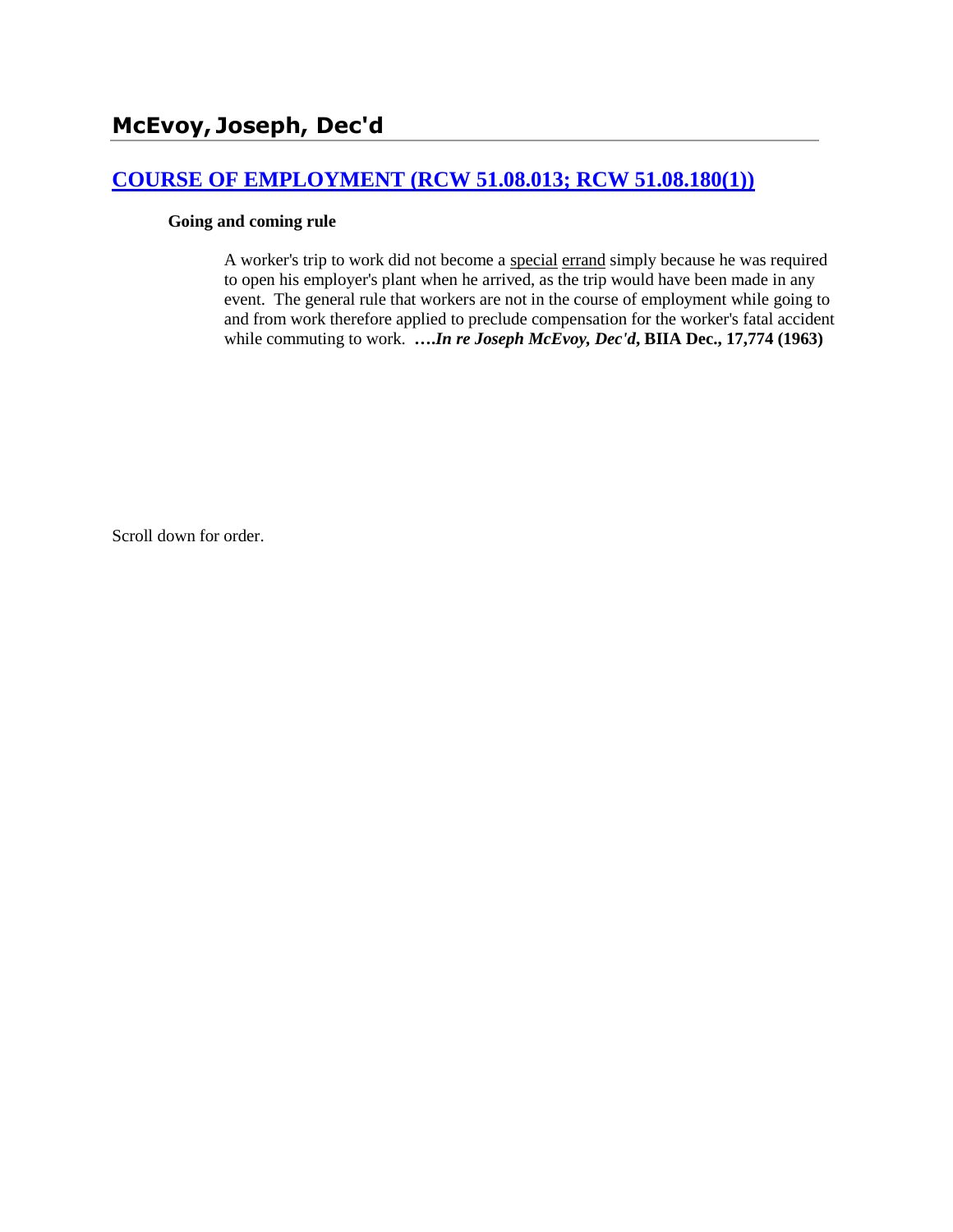### **BEFORE THE BOARD OF INDUSTRIAL INSURANCE APPEALS STATE OF WASHINGTON**

**)**

**IN RE: JOSEPH A. McEVOY, DEC'D ) DOCKET NO. 17,774**

**CLAIM NO. C-854232 ) DECISION AND ORDER**

APPEARANCES:

Petitioner, Rita Mae McEvoy, by Bassett, Davies, Roberts and Donaldson, per Samuel Bassett

Employer, Sunset Distributors, by A. W. Irving, President

Department of Labor and Industries, by The Attorney General, per Thomas O'Malley, Assistant

Appeal filed by Rita Mae McEvoy, widow of the deceased workman, Joseph A. McEvoy, on May 4, 1962, from an order of the supervisor of industrial insurance dated March 22, 1962, denying her claim for a widow's pension. **SUSTAINED**.

### **DECISION**

Joseph A. McEvoy was involved in a car accident on November 6, 1961, when his car crashed into a building on Bothell Way and 133rd Street in Seattle, Washington, causing injuries from which he died the following day. His widow, Rita Mae McEvoy, filed a claim for widow's benefits with the department of labor and industries on January 29, 1962, alleging that the deceased, at the time of his fatal accident, was in the course of his employment with the Sunset Distributors, which entitled her to widow's pension benefits under the Washington Workmen's Compensation Act. The department, on March 22, 1962, entered an order denying her claim for the stated reason that at the time of his fatal injury, the deceased "was on his way to work but was not in the course of his employment."

Based on the record, it appears that there is no conflict regarding the facts, and the issue presented is one of law, that is, whether or not the deceased was in the course of his employment at the time of his fatal accident.

The record discloses that the deceased had been employed by the Sunset Distributors since 1950, and during 1960 and 1961 he was in charge of the warehouse and worked part time as a driver-salesman. Some time prior to November 6, 1961, he had also been assigned the additional duty of opening up the employer's plant prior to the arrival of the other employees at 8:00 a.m.

1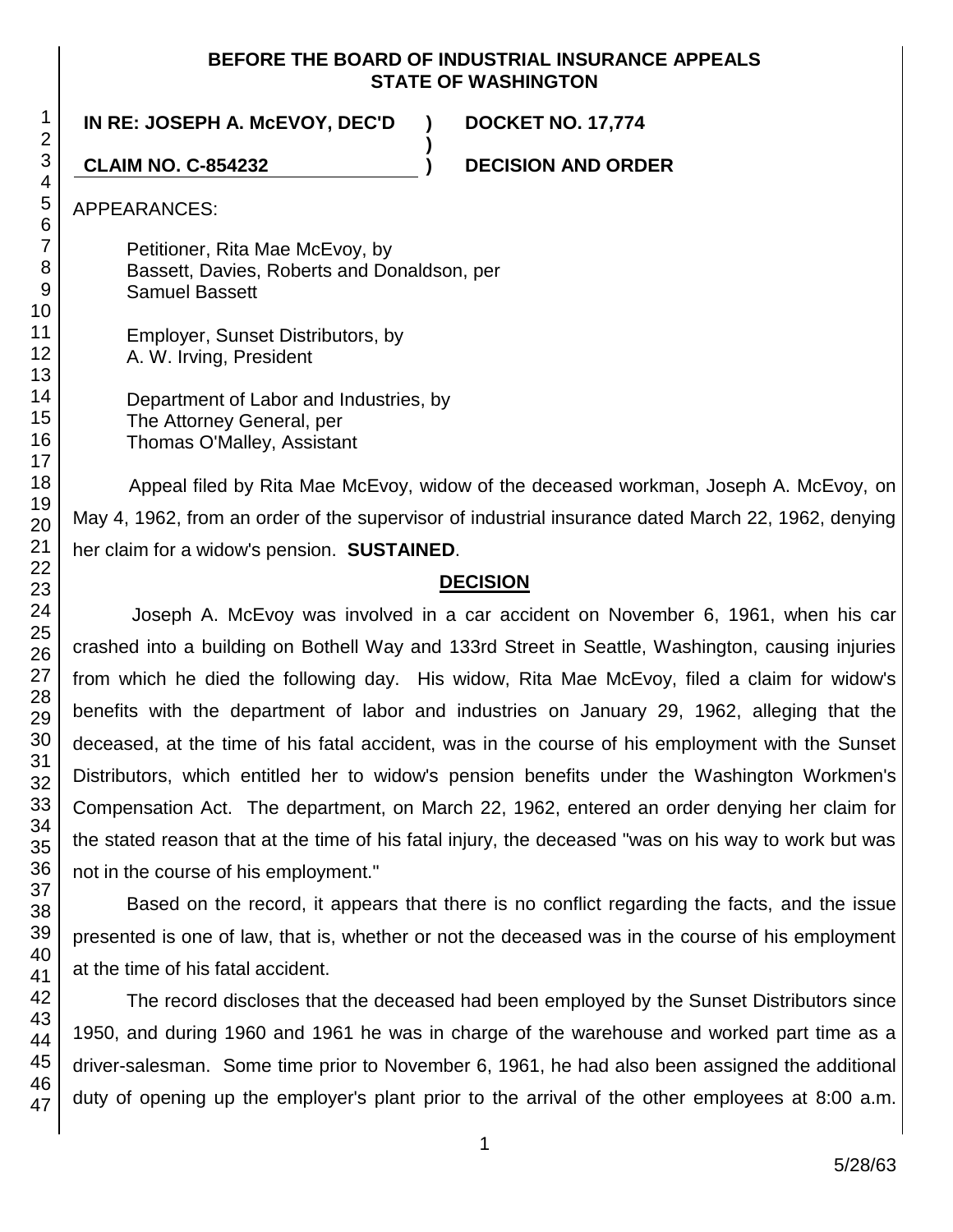1 2 3 Although his regular work hours were from 8:00 a.m. to 4:30 p.m., it appears that he normally arrived at the plant considerably in advance of that time and made coffee for the employees who would have to change clothes and be ready to start work at 8 a.m. Also, at times, he would start to load trucks prior to the arrival of the other employees. Mr. McEvoy was paid on an hourly basis with time and a half for all time over eight hours and his pay started from the time he opened the

Like other salesmen, the claimant, under a union contract, was paid a "flat fee" for use of his personal car on company business, based on an estimated monthly mileage of 750 miles, which he received regardless of the actual number of miles driven under 750 miles. He was never paid in excess of the flat fee and there was no understanding that he would be paid mileage from driving his car between his home and the plant.

On the date of his fatal accident, the deceased left home between 5:30 and 5:45 a.m., and was on his usual route to work in Ballard when he crashed into a building. The time and place of the accident indicated that he was going directly to the plant, and there was no evidence that he was on any special errand or that a delivery was to be made by him on his way to work.

R.C.W. 51.32.010 provides, in part, that "Each workman injured in the course of his employment, or his family or dependents in case of death of the workman, shall receive out of the accident fund compensation in accordance with this chapter...."

At the time of Mr. McEvoy's fatal injury "acting in the course of employment" was defined by R.C.W. 51.08.013 (Sec. 3 Ch. 107 Laws of 1961) as follows:

> "'Acting in the course of employment' means the workman acting at his employer's direction or in the furtherance of his employer's business which shall include time spent going to and from work on the job site, as defined in R.C.W. 51.32.015 and 51.36.040, insofar as such time is immediate to the actual time that the workman is engaged in the work process in areas controlled by his employer, except parking areas, and it is not necessary that at the time an injury is sustained by a workman he be doing the work on which his compensation is based or that the event be within the time limits on which industrial insurance or medical aid premium or assessments are paid."

46 47 By inference from the above-quoted statute, and the general rule as well as the rule in this state, apart from such statute, is that a workman is not in the course of his employment while on his way to or from work off the employer's premises. Brown v. Department of Labor and Industries, 135 Wash. 327; Wood v. Chambers Packing Co., 190 Wash. 411.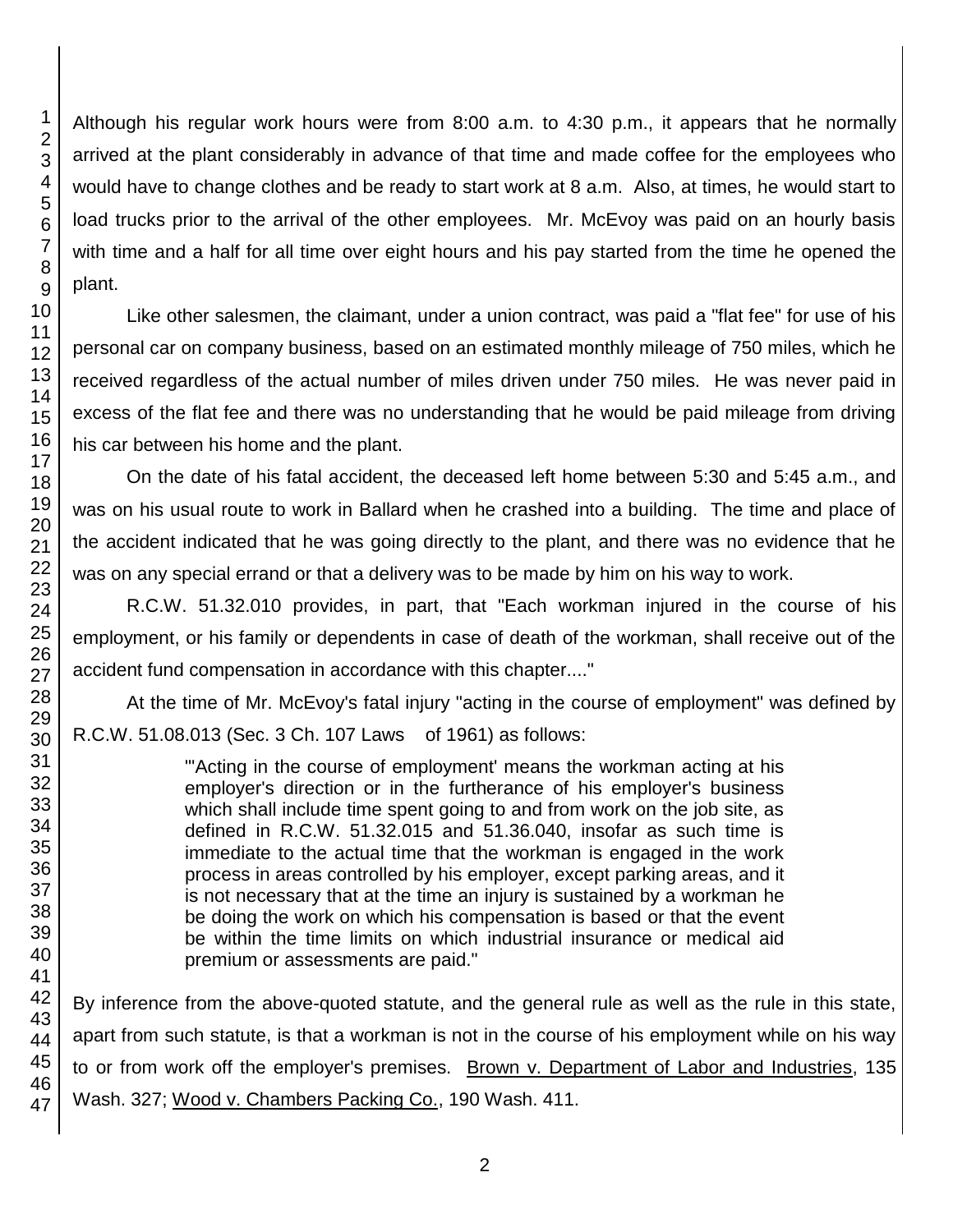A well established exception to the general rule that injuries occurring off the employer's premises are not compensable is when the journey itself is a substantial part of the service for which the worker is employed. (See Larson on Workmen's Compensation Vol. I, Sec. 16).

It appears from the notice of appeal and the record in this case that it is the petitioner's contention that this exception to the general rule is applicable here as her husband was assigned the duty of opening the employer's place of business each morning.

However, it is clear from the record that this duty did not involve a special errand or trip and that he would have made the same trip to his employer's plant if he had not been assigned the responsibility of opening the employer's place of business in the morning. In other words, this was simply an additional duty which he was required to perform after reaching the plant.

Although there are no decisions of our Supreme Court on the precise question here presented, the case of Otto v. Independent School District, 237 Iowa 991, 23 N. W. 2d 915 (1946) appears to be directly in point. In that case a school janitor was injured on his way to work in the morning. His first duty was to open the school; thereafter, although his hours were not fixed, he worked throughout the day and locked the building at the end of the day. The majority of the Court held that he was not in the course of his employment at the time of his injury. With respect to the argument made in the dissenting opinion that "the service performed by such a janitor is different from that of an ordinary day laborer, in that, as custodian of the employer's property, he must go to the building and open it or the business of the employer would be at a standstill," Larson in his Law of Workmen's Compensation (Vol I p.225) comments:

> "Tested by the present criterion, the dissent is not convincing. There are many employees, who because of their key position in an operation, might well be equally essential to the successful carrying on of the employer's business. Relative indispensability can hardly be the test of status while going and coming. This leaves the question of whether the journey itself was an important part of the service; and since it was nothing but the usual five-block walk which the janitor always had to take, there is no real distinction from the going and coming of any ordinary employee."

The same principle was involved in the case of Makal v. Indus-trial Commission, 262 Wis 215 54 N.W. 2d 905 (1952), in which a county employee, who regularly drove his car to a garage where he picked up a county-owned car, which he was required to bring to the court house, was held outside the course of his employment on the first leg of the journey in his own car, and his argument that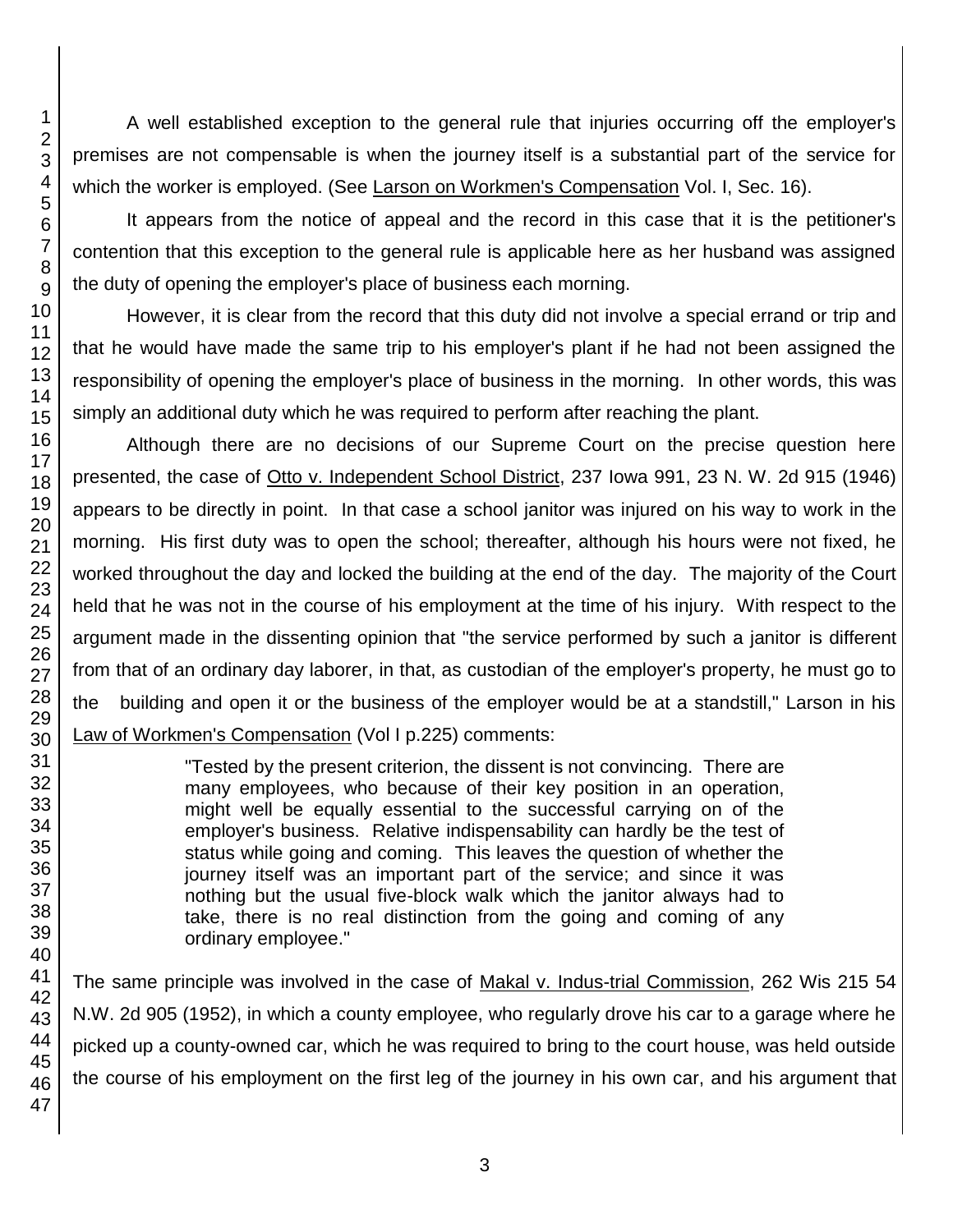the journey to pick up the county car was a "special errand" was rejected, since it was really only a portion of his regular journey to and from work, without as yet having the benefit of the owner's conveyance rule.

So, in the case here under consideration, the deceased's trip to work did not become a "special errand" simply because he was required to open his employer's plant when he arrive, as the trip would have been made in any event, and, in our opinion the general rule that workmen are not in the course of their employment while going to and from work off the employer's premises is applicable. The supervisor's order of March 22, 1962, rejecting this claim must therefore be sustained.

## **FINDINGS OF FACT**

In view of the foregoing, and after reviewing the entire record herein, the board finds as follows:

- 1. Rita Mae McEvoy, surviving spouse of the deceased workman, Joseph A. McEvoy, filed a claim for a widow's pension with the department of labor and industries on January 29, 1962, alleging that her husband was fatally injured on November 6, 1961, while in the course of his extrahazardous employment with Sunset Distributors. On March 22, 1962, the supervisor of industrial insurance entered an order rejecting the claim for the reason that, at the time of his fatal injury, the claimant was not in the course of his employment. On May 4, 1962, the widow filed a notice of appeal to this board, which was granted on May 31, 1962.
- 2. On and for some time prior to November 6, 1961, the deceased workman was employed by the Sunset Distributors as a warehouseman and salesman-driver. He was paid wages for his regular shift from 8:00 a.m. to 4:30 p.m., and time and a half for such overtime hours that he would work before and after his regular shift.
- 3. Joseph A. McEvoy, in addition to his wages, was paid a flat fee for the use of his personal car on company business, based on an estimated monthly mileage of 750 miles. He had never been paid more than this "flat fee" and there was no agreement with respect to payment of mileage going to and from work.
- 4. On November 6, 1961, and for some time prior thereto, the deceased had been assigned the additional duty of opening the employer's plant prior to the arrival of other employees at 8:00 a.m., but it would have been necessary for him to make the trip from his home to his employer's plant each morning before 8 a.m. even though he did not have the special duty of opening the plant.
- 5. On November 6, 1961, at about 6:30 a.m., the deceased workman was driving on Bothell Way, from his home at Sheridan Beach in a direct